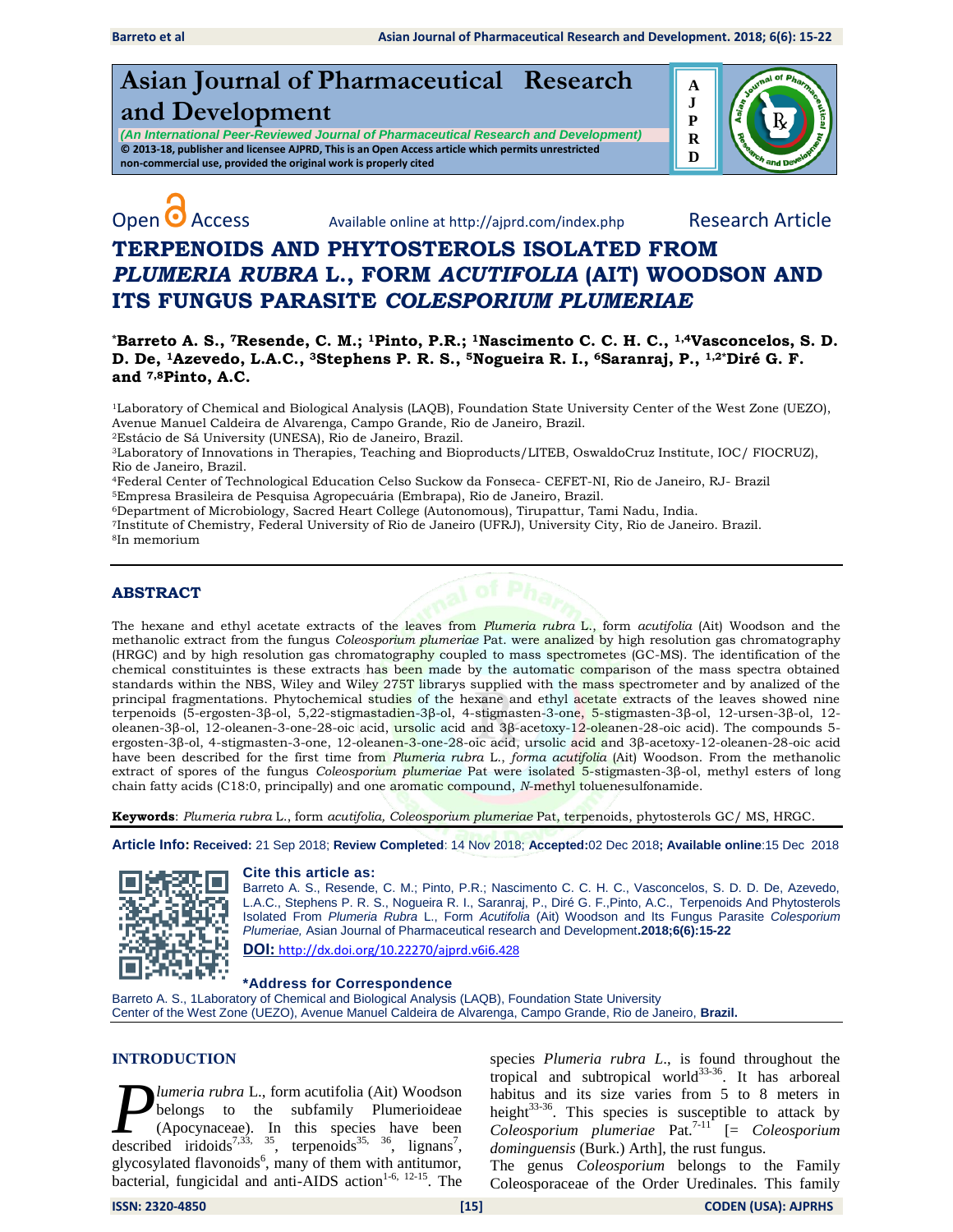has two other genera and nearly 80 cosmopolitans including the genus *Coleosporium*. The genus has numerous described species, many of which are doubtfully distinct morphologically<sup>27</sup>. The specimen *Colesporium plumeriae* was initially detected in *Plumeria obtusa* leaves and *P. rubra* L. varieties.

This disease occurs mainly in the rainy season. This fungus compromises the sale of the ornamental representatives of this family due to the fall of its leaves. Sometimes, this defoliant action can reach close to 100%  $7-10$ . This fungus is chemically controlled by foliar fungicides $11$ , or through the use of the fungus Verticilium lecanii<sup>12</sup> that feeds on the colonies of *Coleosporium plumeriae*. *Verticilium lecanii* was used, initially and commercially, in Europe in the biological control of different species of insects and other fungi that cause the rusts $8, 12$ 

[*Uromyces appendiculatus*, *Uromyces dianthi* (Pers) Niessl, *Puccinia recondita* f. sp.tritici Rob. ex. Desm. and *Puccinia striiformis West*]. The use of *Verticillium lecani*i proved to be more advantageous in combating rust in *Plumeria* sp. than the foliar fungicides most used, many of these toxic to other life forms $^{12}$ . However, there is still a need to quantitative determine in the field the number of applications of *Verticillium lecanii* needed to control this disease. Many investigators<sup>7-10</sup>, mainly from phytopathology, are interested in the life cycle and in the ways of combating this fungus *(Coleosporium plumeriae* Pat.). However, there has not yet been a concern to identify what kind of substances are produced, absorbed and / or metabolized by these fungi.

This work aims to identify by CGAR - MS the major secondary metabolites in extracts in hexane and ethyl acetate from the leaves and to identify the main chemical constituents of the fungus *Coleosporium plumeriae* Pat., The main one responsible for the fall of the leaves of *Plumeria rubra* L.

# **EXPERIMENTAL**

Extraction and isolation of substances from *Plumeria rubra* L., form *acutifolia* (Ait) Woodson and *Coleosporium plumeriae*. The species *Plumeria rubra* L., form *acutifolia* (Ait) Woodson was collected on the campus of the Federal University of Rio de Janeiro by one of the authors and deposited at the Institute of Biology of the Federal University of Rio de Janeiro under the number 24346. It was used 500g of fresh and healthy leaves of Plumeria rubra L., form acutifolia (Ait) Woodson. After concentration of the solvent on a rotary evaporator the extracts were extracted into hexane (18.5 g), ethyl acetate (21.5 g) and methanol (37.3 g). A part of the leaf hexane (**A**; 30mg) and ethyl acetate (**B**; 30mg) extracts were then methylated with 0.5mL of ethereal diazomethane solution in a separate vial, which were then capped and left at room temperature for 30 min to allow the methylation reaction to go to completion.

**ISSN: 2320-4850 [16] CODEN (USA): AJPRHS** Then, the solvent were evaporated under nitrogen and analysed by GC (HP 5790 GC and HP 5880) and GC-

MS using an equipament Hewlett Packard 5897 GC-MS and 6890 GC-MSD - model Quadrupole and MS operating at 70eV ionization energy.

The fungus *Coleosporium plumeriae* Pat. was collected from the leaves of *Plumeria rubra* L., form *acutifolia* (Ait) Woodson in the States of São Paulo Campinas and in Rio de Janeiro on the Oswaldo Cruz Foundation campus. It was classified according to literature data and in consultation with phytopathologists<sup>7-10</sup> specialists in diseases of *Plumeria rubra* L.

The pustules (*Colesporium plumeriae* Pat.) were collected from the adaxial part of *Plumeria rubra* leaves. They looked like a bright yellow orange powder arranged in an ellipsoid shape. The collection was made with the aid of dry cotton. Then, dry cotton were extracted  $(3 \times 200$  mL) with methanol, at room temperature. The yellow resulting solution was filtered and concentrated in vacuum to yield 90,5mg of the crude extracts methanolic.

A part of the methanolic extract (30mg) was submitted to preparative (1mm) silica-gel TLC (Thin-Layer Chromatography) purification, using EtOAc:  $C_6H_{14}$  7:3 as eluent. The three fractions obtained from the preparative TLC (**C-** 5mg; **D-** 6mg and **E-** 5mg) were then methylated with 0,5mL of ethereal diazomethane solution in a separate vial, which were then capped and left at room temperature for 30 min to allow the methylation reaction to go to completion. Then, the solvent was evaporated under nitrogen and analysed by GC (HP 5790 GC and HP 5880) and GC-MS using an equipament Hewlett Packard 5897 GC-MS and 6890 GC-MSD - model Quadrupole and MS operating at 70eV ionization energy.

# *Chromatographic analysis*

Samples **A**-**E** (Figure 2 - 3) dissolved in chloroform were run fully at a range of 40-500 m/z and the results were compared by using Wiley Spectral library search programme. We used an SE-54 [(5%-phenyl) (1% vinyl)-methylpolysiloxane] used sílica capillary column, we used a 30m x 0,25mm i.d.;  $0.25 \Box$ m film thickness. Helium was used as carrier gas at a flow rate of 2mL/min. The HRGCMS oven temperature was kept at  $60^{\circ}$ C for 5min and programmed to 290 $^{\circ}$ C at and then kept  $290^{\circ}$ C for 20min. The amount of injection was 1βL. Samples were injected using the split mode (split ratio 1:10).

The analysis by gas chromatography with flame ionization detector in and automatic injection system (HRGC-FID) and gas chromatography-mass spectrometer (GC-MS) were performed in duplicate. HRGC-FID analysis were performed on a HP 5790 GC and HP 5880, using the same column with the same temperature programming utilized for GC-MS analysis. The temperatures of the injector and detector was 260°C and 290°C respectively. The temperature of the oven, injector and detector were the same as used in HRGC-MS. Helium was used as carrier gas at a flow rate of 2mL/min split in either 10:1 ratio.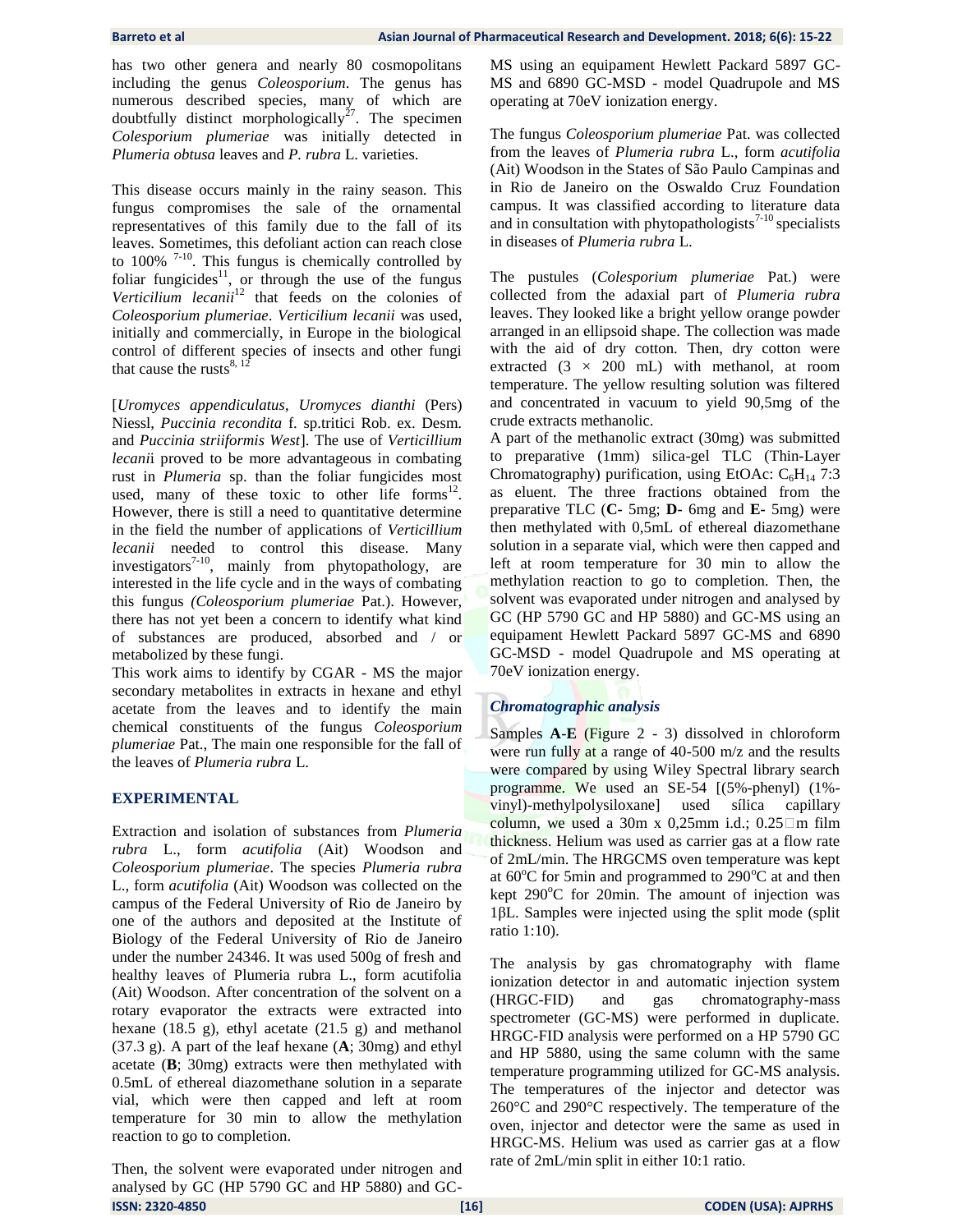# **RESULTS AND DISCUSSION** *P. rubra* **L., form** *acutifolia* **(Ait) Woodson**

The results of the chromatographic analysis of extracts in hexane and ethyl acetate of leaves of *P. rubra* L., form *acutifolia* (Ait) Woodson (Figure 1) evidenced the presence of fatty acid methyl esters and nine terpenoids [5-ergosten-3β-ol (**2**), 5,22-stigmastadien-3β-ol (**3**), 12 ursen-3β-ol (**4**), 5-stigmasten-3β-ol (**5**), ursolic acid (**6**) 12-oleanen-3β-ol (**7**), 4-stigmasten-3-one (**8**), 3βacetoxy-12-oleanen-28-oic acid (**9**) and 12-oleanen-3 one-28-oic acid (**10**); Figure 1, 4 - 6]*.* The structural proposals for the various components of the extracts were carried out based on the automatic comparison of mass spectra of the components with the literature<sup>13-18</sup>.

The survey of the terpenoid composition of the genus *Plumeria* revealed that its most frequent triterpene structures are pentacyclic<sup>13-18</sup>. The most abundant are hydrocarbons having one or two double bonds, monohydroxylated, mono or bicarbonylated and mono or bi-acetylated. In addition to molecular ions, the most frequent skeletal fragmentation routes were used in species of the Apocynaceae family.

These skeletons belong mainly to the group of ursans and oleanans $14, 15$  which present in their mass spectra an intense ionic fragment of m/z 218 corresponding to C-12 unsaturation (Figure 1, 5 and 6). The presence of the peak m/z 262 in the spectra of substances **6**, **9** and **10** (Table-1; Figure 1, 5 and 6) indicates the presence of an acid group (in methylated form) bound to C-17. The m/z 205 fragment in substance **10** (Table 1) corresponds to the presence of a carbonyl at C-3. The water loss characteristic of steroids<sup>17,18,32</sup> was observed by the peak m/z 382 in the mass spectra of 5-ergosten-3β-ol no (**2**) and m/z 396 of 5-stigmasten-3β-ol (Table 1, Figure 2**)**. The mass spectrum of 5,22-stigmastadien-3β-ol [**3** (Table 1; Figure 3)] showed the m/z 351, 300, 271 and 255 fragments corresponding to fragmentation of the side chain.

The cleavage of the D ring to 5,22-stigmastadien-3β-ol (**3**) was observed by the fragment m/z 213, which is identical to the fragment proposed for 5-ergosten-3β-ol (**2**; Figure 1 and 4), since the skeleton is the same for the four steroids, with only the side chain, with the exception of substance **8** (Figure 1 -5), which has a ketone function in C-3. The presence of the m/z 124 base compound of the **8** [4-stigmasten-3-one compound (Figure 1 and 5, Table 1)] is indicative of B-ring cleavage of the m/z 412 molecular ion of alpha and beta unsaturated ketones.

## *Coleosporium plumeriae* **Pat**

HRGC analysis (Figure 3) provided the chromatograms of the total ions of two fractions originating from the spores of *Coleosporium plumeriae* Pat. Four carboxylic

acids were identified [hexadecanoic acid (**a;** C16:0), 9,12-octadecadienoic acid (**b;** C18:2), octadecenoic acid (**c;** C18:1), n-octadecanoic acid (**d;** C18:0)], an alcohol [*n*-octadecanol (**e**)], a steroid [5-stigmasten-3βol (**5**)] and an aromatic compound [*N*-methyl toluenesulfonamide (**1**); Figure 3]. The mass spectra obtained from the carboxylic acids and 5-stigmasten-3α-ol (**5**) were similar to those found in the extracts in hexane and ethyl acetate from the leaves of *Plumeria rubra* L., form *acutifolia* (Ait) Woodson of which the fungus was collected. The phytosteroids stigmasterol, sitostenone, squalene, ergosterol and ergosterol peroxide were isolated from *Colletotrichum gloeosporioides*, an endophytic fungus, isolated from *Virola michelli*, a typical Amazonian plant, used in popular medicine to combat skin infections<sup>26</sup>. The presence of phytosterols in fungi is rare and this is the first report of the isolation of the phytosterol 5 stigmasten-3β-ol, from *Colesporium plumeriae*. The mass spectrum of substance 1 revealed a molecular ion m/z 155 and an intense peak m/z 91 (100%). The latter corresponds to the ion tropylium. It also observed an intense peak in m/z65 (35%), possibly produced by the removal of a neutral acetylene molecule from the tropylium ion  $19-21, 31, 32$  (Table 1; Figure 3).

The *N*-methyl toluenesulfonamide compound (**1**) is probably the degraded form of a herbicide. In recent years the level of detection of herbicides in the soil has reached alarming levels, and is currently one of the concerns of environmentalists. The residence time of these substances in the soil varies according to the chemical composition, pH, organic matrix and temperature<sup>66-68</sup>. Herbicides of the sulfonylurea type, such as "Chlorosulfuron" {2-chloro-*N*- [(4-methoxy-6 methyl-1,3,5-triazinyl)–amino] carbonyl} –benzene sulfonamide], are used in control of weeds $^{22}$ . This compound has already been detected in different layers of the soil and its residence time is extremely  $\log^{19-22}$ . Researchers have observed that acidic soils with (pH less than 7) tend to accelerate the degradation of Chlorsulfuron-like compounds due to the high concentration of  $H^+$  ions that accelerate the cleavage of the sulfonylurea bridge.

Veeh<sup> $19-21$ </sup> and collaborators believe that the degradation process of Chlorsulfuron like herbicides could also be achieved by micro-organisms. This is not surprising, since the literature is full of works that demonstrate the enzymatic versatility of microorganisms, such as fungi, for example, against the most different substrates. Hydrolytic enzymes from yeasts23-25 (*Pseudomonas cepacia*) are capable of hydrolyzing esters of toluene sulfonamide derivatives in racemic alcohols. In addition, the literature cites work on the enantioselective hydrolytic capacity of fungi $2^{1-25}$  on different substrates.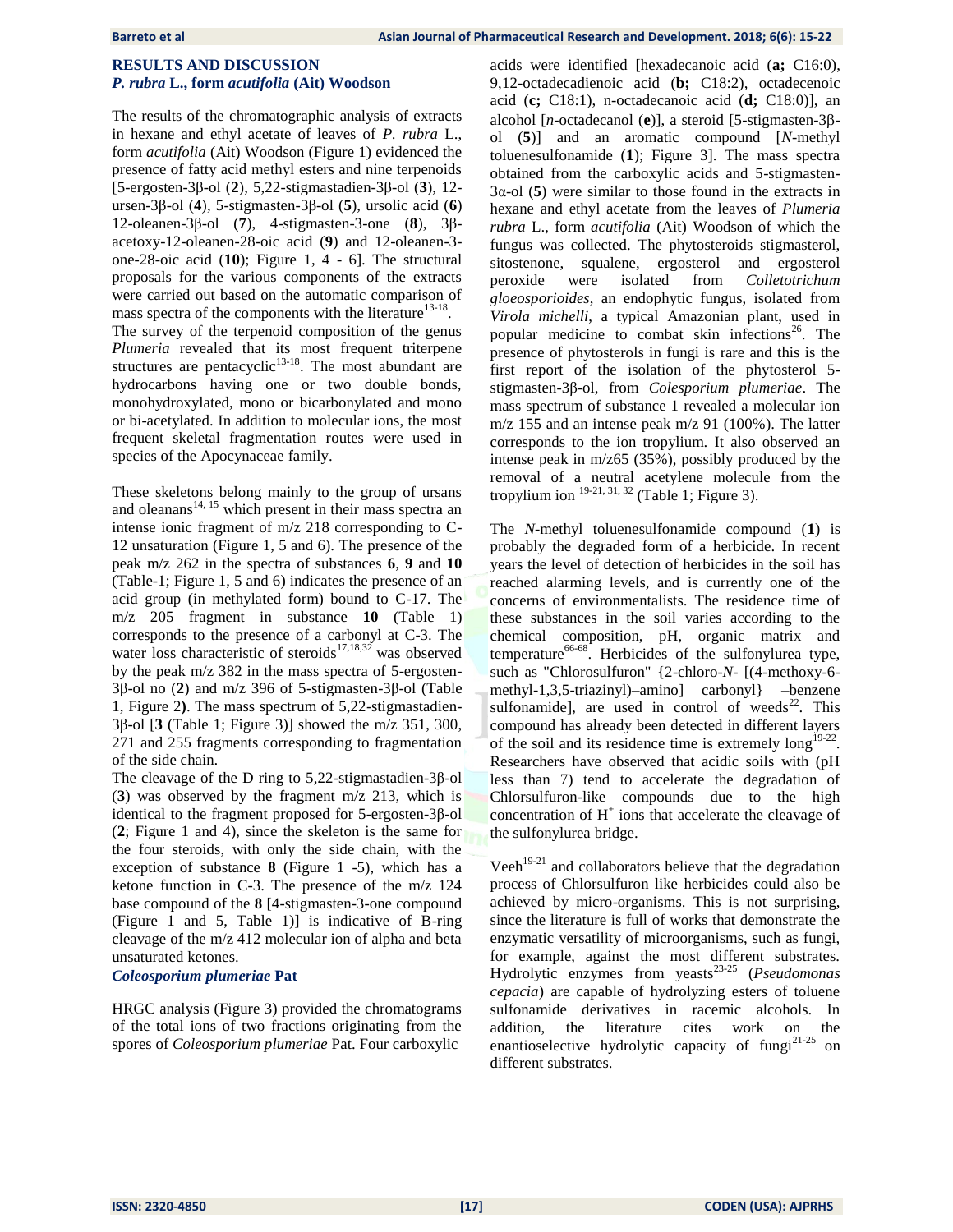

Figure 1- Chemical constituents detected in extracts in hexane and ethyl acetate of the leaves of Plumeria rubra L., form acutifolia (Ait) Woodson. The terpenoids acids were detected as methyl esters.



Figure 2- Chromatograms of total ions **A** - **D** (HRGC) of fractions from the hexane extract of leaves of *P*. *rubra* L., form *acutifolia* (Ait) Woodson. The initial peaks marked (**a** - **e**) correspond to methyl esters of fatty acid.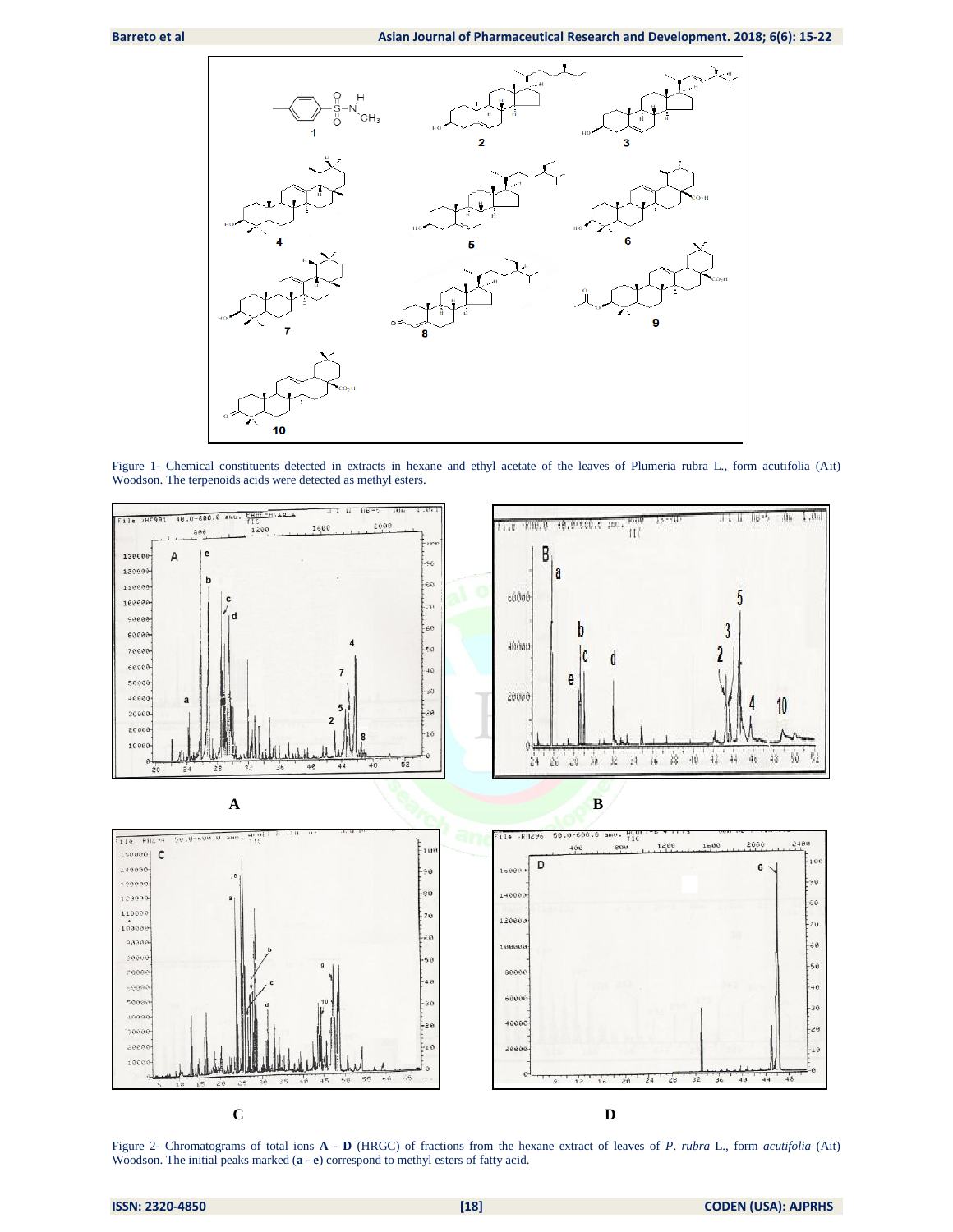

Figure 3- Chromatogram of total ions (HRGC) of the E fraction from the methanol extract of *Coleosporium plumeriae* Pat. (HP-5 stationary phase; entrainment gas: Helium). The vowels (a-e) correspond to the methyl esters of fatty acids and alcohols (e). Compound 1 corresponds to *N*methyl-*p*-toluenesulfonamide and the number 5 corresponds to 5-stigmasten-3β-ol. Unidentified substance (x). Proposed fragmentation pathway for  $M^+$  of 1.



Figure 4- Proposed fragmentation pathway for M.+ of **2**, **5** and **3**.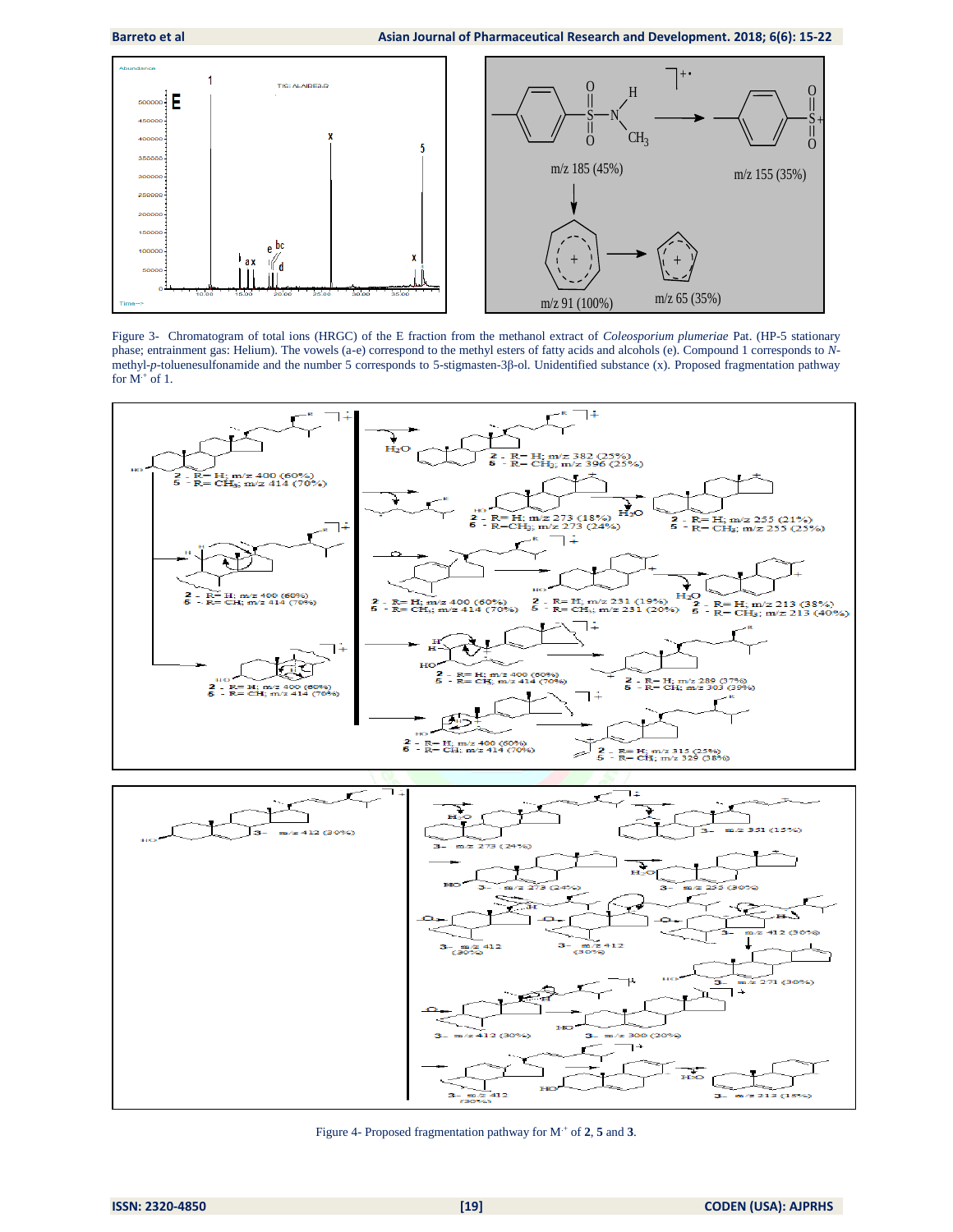

Figure 5- Proposed fragmentation pathway for M.+ of **4**, **7**, **6**, and **8**.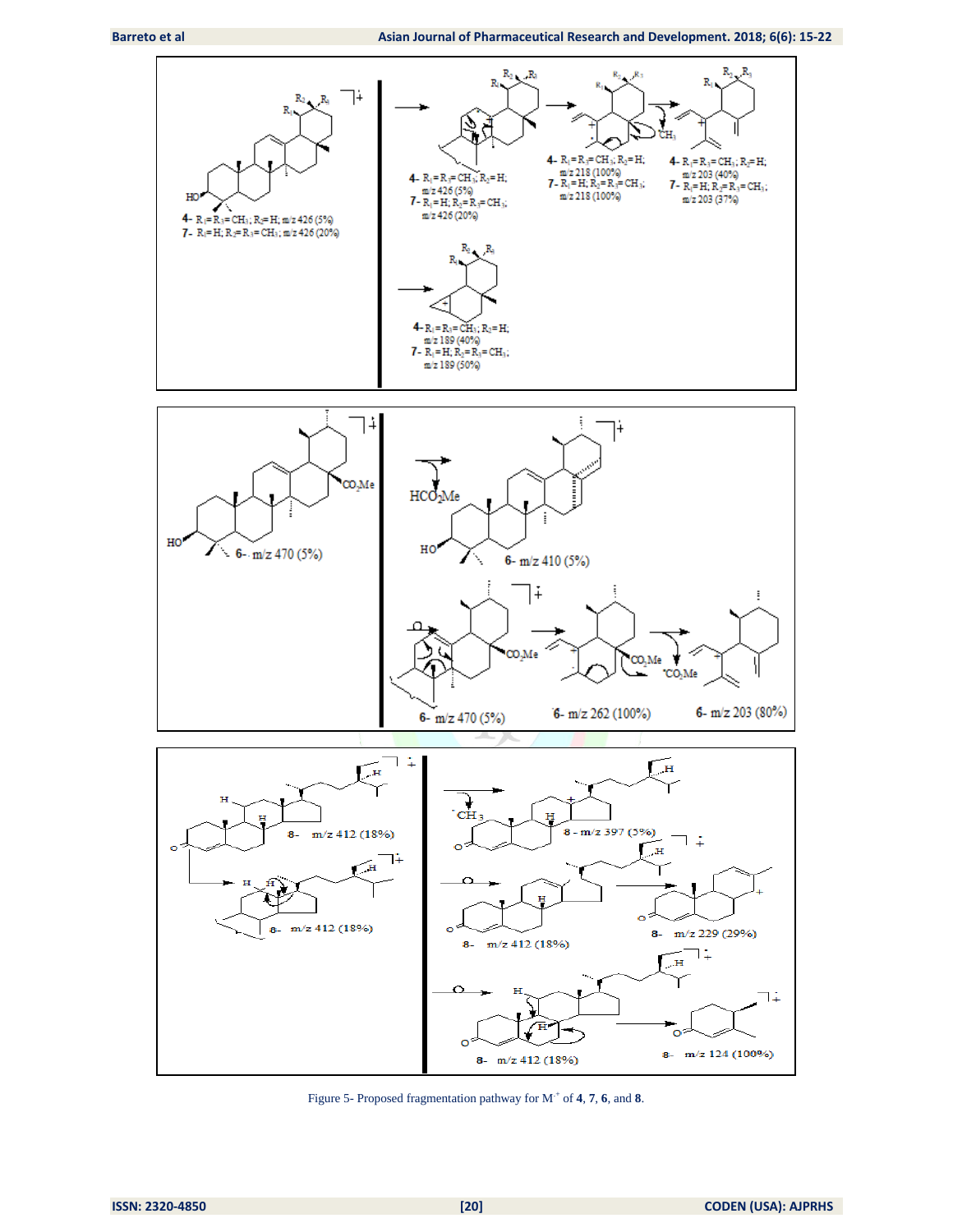



Figure 6- Proposed fragmentation pathway for  $M^+$  of 9 and 10. The acids are methylated.

| Peak           | $R_t$ | $[M]$ <sup>*</sup> ;<br>m/z | Principal peaks, m/z (%)                                              | <b>Principal peaks Compound</b>     |  |  |  |
|----------------|-------|-----------------------------|-----------------------------------------------------------------------|-------------------------------------|--|--|--|
|                | 10.76 | 185(45)                     | 155 (35); 121 (20) 91 (100) 65 (35)                                   | N-methyl toluenesulfonamide         |  |  |  |
| 2              | 43.02 | 400(60)                     | 382 (25); 315(25); 289 (37); 273 (18); 255(21);<br>43(100)            | $5$ -ergosten- $3\beta$ -ol         |  |  |  |
| 3              | 43.62 | 412(30)                     | 351 (15); 273 (24); 271 (30); 213 (15); 55 (100)                      | $5,22$ -stigmastadien-3 $\beta$ -ol |  |  |  |
| 4              | 44.04 | 426(5)                      | 218 (100); 203 (40); 189 (40)                                         | $12$ -ursen- $3\beta$ -ol           |  |  |  |
| 5              | 44.05 | 414 (70)                    | 396(25); 363 (39); 329 (38); 277 (24); 255 (25); 231<br>(10); 43(100) | $5$ -stigmasten- $3\beta$ -ol       |  |  |  |
| 6              | 45.00 | 470(5)                      | 410 (5); 262 (100); 203 (80)                                          | ursolic acid                        |  |  |  |
| $\overline{7}$ | 45.75 | 428 (20)                    | 218 (100); 203 (37); 189 (50)                                         | $12$ -oleanen- $3\beta$ -ol         |  |  |  |
| 8              | 46.47 | 412 (18)                    | 397 (5); 229(29); 124 (100)                                           | 4-stigmasten-3-one                  |  |  |  |
| 9              | 48.13 | 512 (20)                    | $262(65)$ ; 203 $(100)$                                               | 3β-acetoxy-12-oleanen-28-oic acid   |  |  |  |
| 10             | 48.78 | 468 $(-)$                   | 262 (60); 205 (15); 203 (100); 189 (15)                               | 12-oleanen-3-one-28-oic acid        |  |  |  |

|  |  | Table: 1. Principal peaks observed in the mass spectra (m/z and relative intensity in parenthesis) of the substances isolated |  |  |  |  |  |  |  |  |  |  |
|--|--|-------------------------------------------------------------------------------------------------------------------------------|--|--|--|--|--|--|--|--|--|--|
|--|--|-------------------------------------------------------------------------------------------------------------------------------|--|--|--|--|--|--|--|--|--|--|

# **CONCLUSION**

The phytochemical study of the leaves of *Plumeria rubra* L., form *acutifolia* (Ait) Woodson revealed the presence of some terpenoids, and steroids not yet identified in this species. Four carboxylic acids, an alcohol, a steroid and an aromatic compound were identified in the methanol extract of the spores of *Coleosporium plumeriae* Pat. Phytosterols and lipids have presented important biological activities are broadly found in plants. Although isolation of

phytosterols in fungi to be relatively unusual, some studies have demonstrated the isolation of these compounds from some fungi species $28-30$  which opens up new possibilities to the isolation and obtaining this important class of compounds. This is the first report of the isolation of carboxylic acids, alcohol and stigmasterol from the *Coleosporium plumeriae* Pat. The isolation of substances from the fungus *Coleosporium plumeriae* Pat. corroborates with the theory of transfer